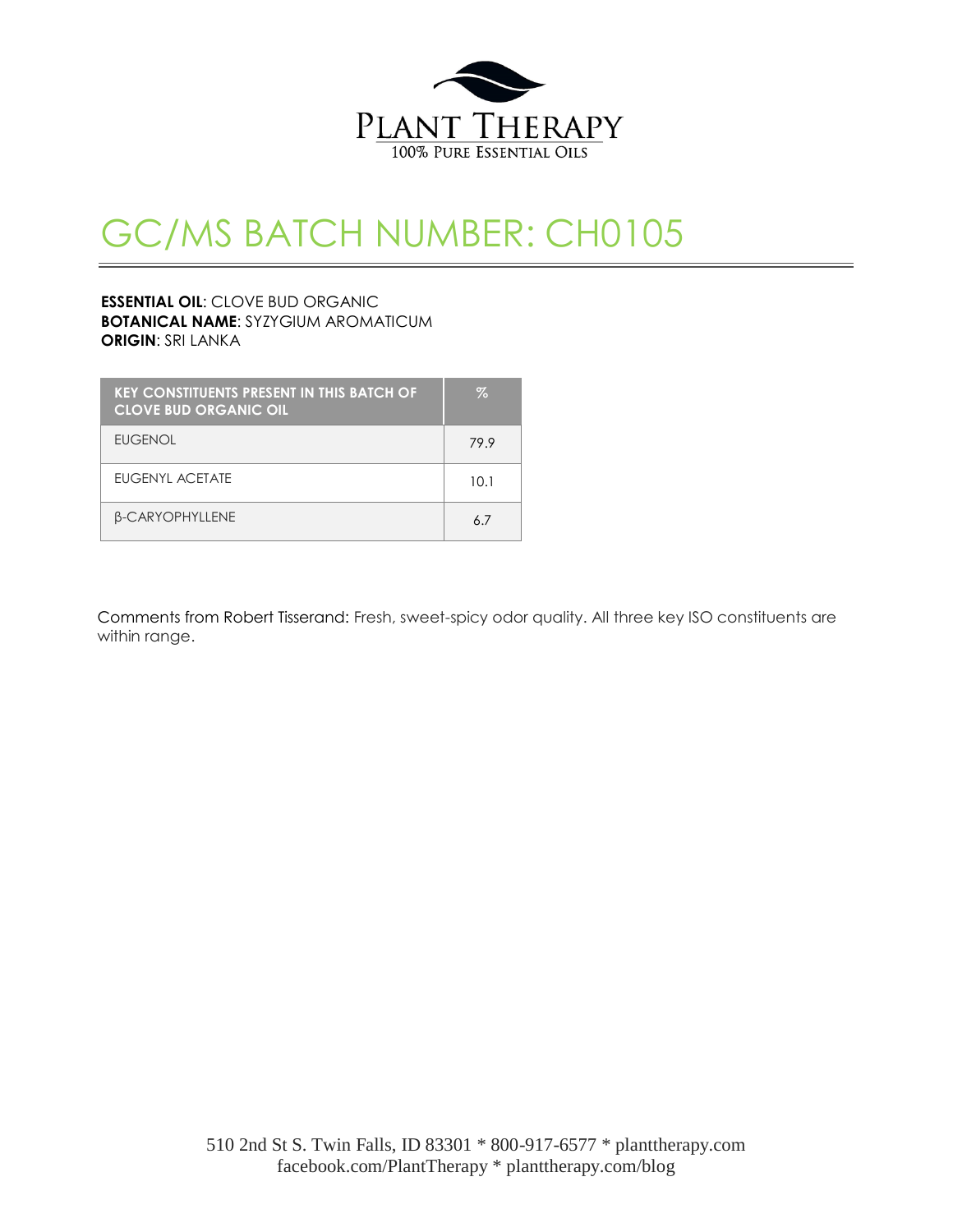Plus que des analzessus des conseils

**Date :** September 27, 2018

### *CERTIFICATE OF ANALYSIS –GC PROFILING*

#### *SAMPLE IDENTIFICATION*

**Internal code :** 18I20-PTH2-1-CC **Customer identification :** Clove Bud Organic - Sri Lanka - CH010584R **Type :** Essential oil **Source :** *Syzygium aromaticum* **Customer :** Plant Therapy

*ANALYSIS*

**Method:** PC-PA-014-17J19 - Analysis of the composition of an essential oil, or other volatile liquid, by FAST GC-FID (in French); identifications validated by GC-MS. **Analyst :** Lindsay Girard, B. Sc. **Analysis date :** September 21, 2018

Checked and approved by :

Alexis St-Gelais, M. Sc., chimiste 2013-174

*Note: This report may not be published, including online, without the written consent from Laboratoire PhytoChemia.*

*This report is digitally signed, it is only considered valid if the digital signature is intact.*

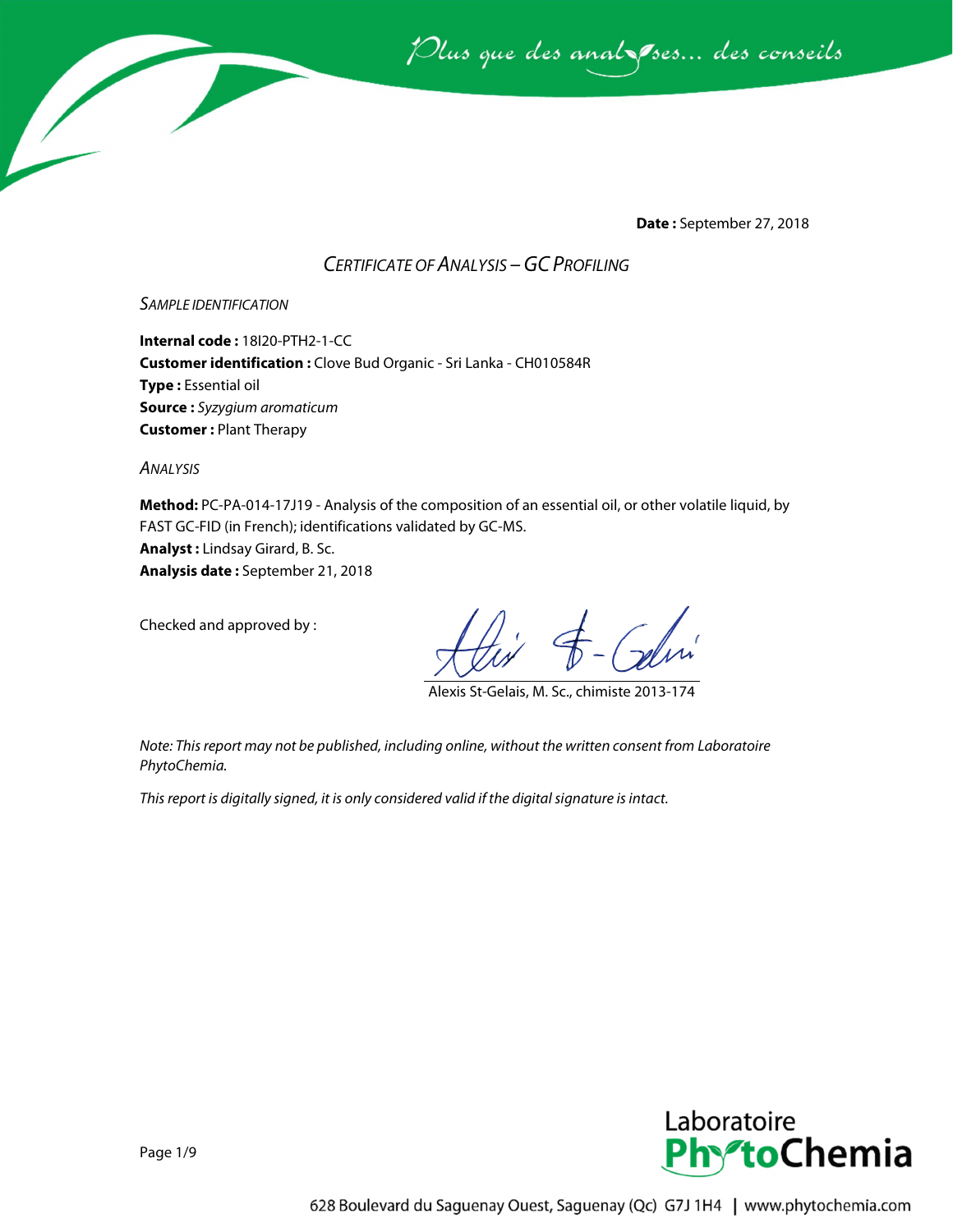#### *PHYSICOCHEMICAL DATA*

**Physical aspect:** Faintly yellow liquid **Refractive index:** 1.5343 ± 0.0003 (20 °C)

*CONCLUSION*

No adulterant, contaminant or diluent has been detected using this method.



PhytoChemia<br>PhytoChemia<br>*Plus que des analyses... des conseils*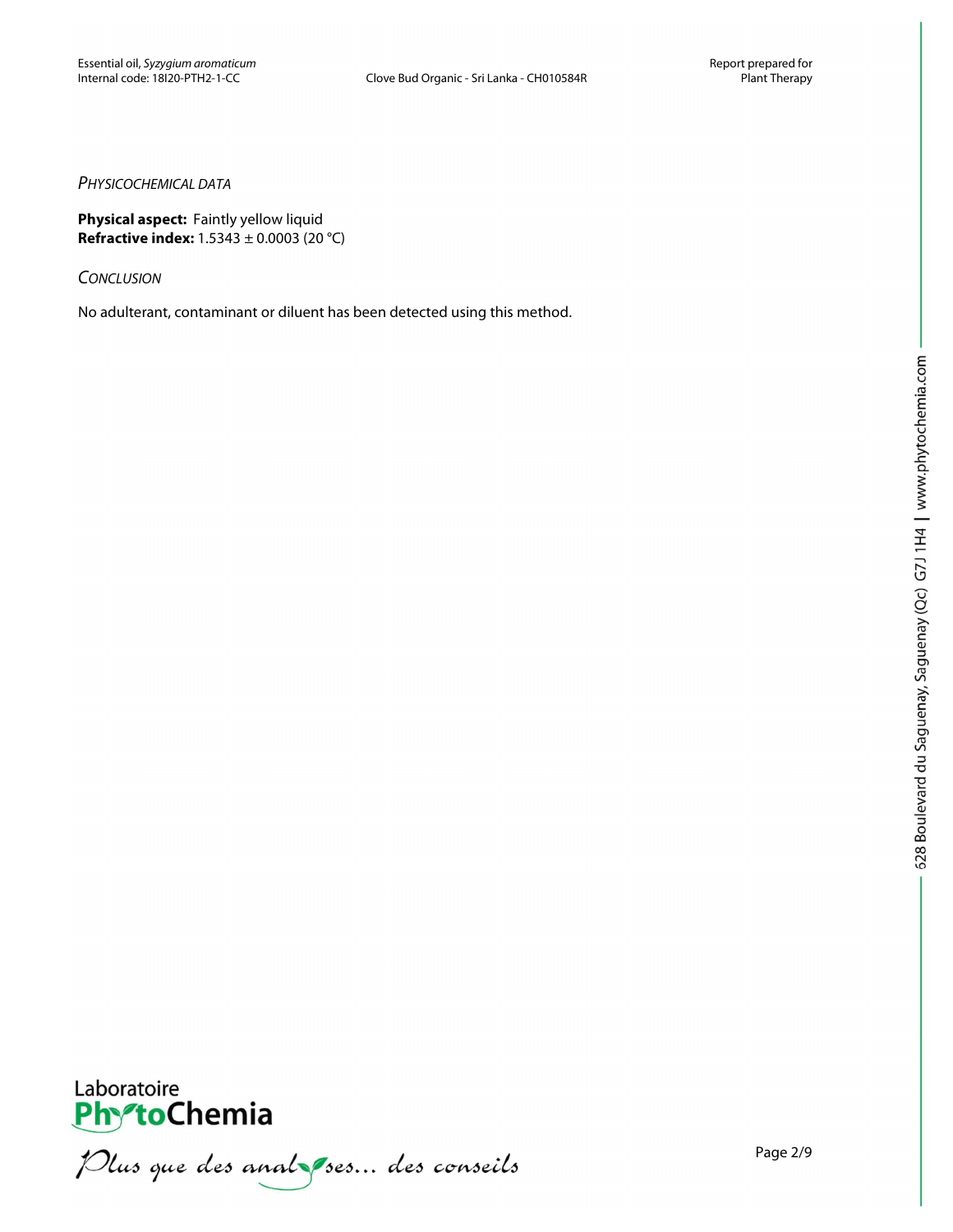#### *ANALYSIS SUMMARY*

| Identification                     | DB-5 (%)   | DB-WAX (%)   | <b>Classe</b>            |
|------------------------------------|------------|--------------|--------------------------|
| <b>Furfural</b>                    | 0.03       | 0.03         | Aliphatic alcohol        |
| α-Pinene                           | 0.01       | tr           | Monoterpene              |
| 6-Methyl-5-hepten-2-one            | 0.01       | tr           | Aliphatic ketone         |
| Myrcene                            | 0.01       |              | Monoterpene              |
| Limonene                           | 0.01       | 0.01         | Monoterpene              |
| Terpinolene                        | 0.01       |              | Monoterpene              |
| Linalool                           | 0.01       | 0.01         | Monoterpenic alcohol     |
| (E)-4,8-Dimethylnona-1,3,7-triene  | 0.01       | 0.01         | Terpene derivative       |
| Methyl salicylate                  | 0.07       | 0.08         | Phenolic ester           |
| Chavicol                           | 0.12       | 0.14         | Phenylpropanoid          |
| a-Cubebene                         | 0.08       | 0.08         | Sesquiterpene            |
| Eugenol                            | 79.89      | 79.98        | Phenylpropanoid          |
| Dihydroeugenol                     | 0.22       | 0.24         | Phenylpropanoid          |
| a-Copaene                          | 0.15       | 0.16         | Sesquiterpene            |
| β-Elemene                          | 0.01       | $6.84*$      | Sesquiterpene            |
| Vanillin                           | 0.01       |              | Simple phenolic          |
| Isocaryophyllene                   | 0.03       | 0.03         | Sesquiterpene            |
| Methyleugenol                      | 0.07       | 0.05         | Phenylpropanoid          |
| β-Caryophyllene                    | 6.73       | $[6.84]$ *   | Sesquiterpene            |
| Caryophylla-4(12),8(13)-diene      | 0.02       | 0.02         | Sesquiterpene            |
| a-Humulene                         | 0.57       | 0.52         | Sesquiterpene            |
| allo-Aromadendrene                 | 0.01       | 0.02         | Sesquiterpene            |
| trans-Cadina-1(6),4-diene          | 0.03       | 0.03         | Sesquiterpene            |
| γ-Muurolene                        | 0.02       | $0.02*$      | Sesquiterpene            |
| Germacrene D                       | 0.01       | 0.01         | Sesquiterpene            |
| β-Selinene                         | 0.01       | 0.01         | Sesquiterpene            |
| δ-Selinene                         | 0.01       | $[0.02]*$    | Sesquiterpene            |
| α-Muurolene                        | 0.02       | 0.01         | Sesquiterpene            |
| γ-Cadinene                         | 0.03       | 0.02         | Sesquiterpene            |
| trans-Calamenene                   | 0.08       | 0.08         | Sesquiterpene            |
| δ-Cadinene                         | 0.16       | 0.15         | Sesquiterpene            |
| Eugenyl acetate                    | 10.13      | 10.20        | Phenylpropanoid ester    |
| Unknown                            | 0.03       | 0.02         | Unknown                  |
| Unknown                            | 0.04       |              | Phenylpropanoid          |
| Caryophyllenyl alcohol             | 0.04       | 0.03         | Sesquiterpenic alcohol   |
| Caryophyllene oxide                | $0.44*$    | 0.37         | Sesquiterpenic ether     |
| Caryophyllene oxide isomer         | $[0.44]$ * | 0.04         | Sesquiterpenic ether     |
| Unknown                            | $[0.44]$ * | 0.01         | Oxygenated sesquiterpene |
| Unknown                            | 0.02       |              | Unknown                  |
| Humulene epoxide I                 | 0.01       | 0.01         | Sesquiterpenic ether     |
| Humulene epoxide II                | 0.04       | $0.05*$      | Sesquiterpenic ether     |
| (E)-Isoeugenyl acetate             | 0.02       |              | Phenylpropanoid ester    |
| 1,10-diepi-Cubenol                 | 0.01       | $[0.05]^{*}$ | Sesquiterpenic alcohol   |
| Caryophylladienol I                | 0.04       | 0.05         | Sesquiterpenic alcohol   |
| Caryophylladienol II               | 0.03       |              | Sesquiterpenic alcohol   |
| Cubenol                            | 0.05       | 0.01         | Sesquiterpenic alcohol   |
| τ-Muurolol                         | 0.03       | 0.04         | Sesquiterpenic alcohol   |
| 14-Hydroxy-9-epi-(E)-caryophyllene | 0.07       | 0.05         | Sesquiterpenic alcohol   |

Laboratoire<br>PhytoChemia<br>*Plus que des analyses*... *des conseils*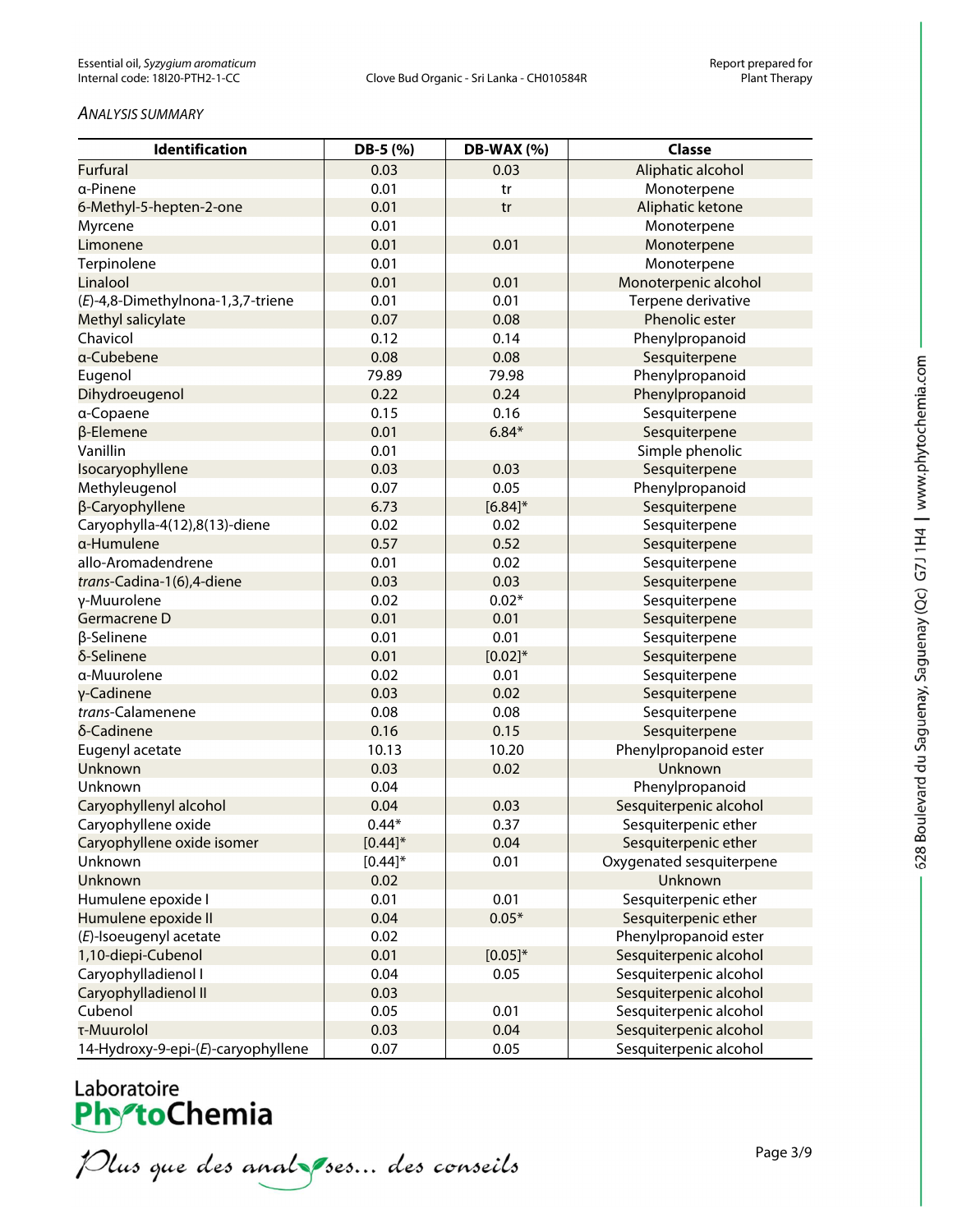| $14$ -Hydroxy- $(E)$ -caryophyllene                         | 0.07   | 0.06   | Sesquiterpenic alcohol |
|-------------------------------------------------------------|--------|--------|------------------------|
| (E)-Coniferyl alcohol                                       | 0.04   |        | Phenylpropanoid        |
| $(E)$ -4-(3-Hydroxy-1-propenyl)-2-<br>methoxyphenyl acetate | 0.03   |        | Phenylpropanoid ester  |
| <b>Total identified</b>                                     | 99.48% | 99.47% |                        |

\*: Two or more compounds are coeluting on this column

[xx]: Duplicate percentage due to coelutions, not taken account in the identified total

tr: The compound has been detected below 0.005% of total signal.

Note: no correction factor was applied



PhytoChemia<br>PhytoChemia<br>*Plus que des analyses... des conseils*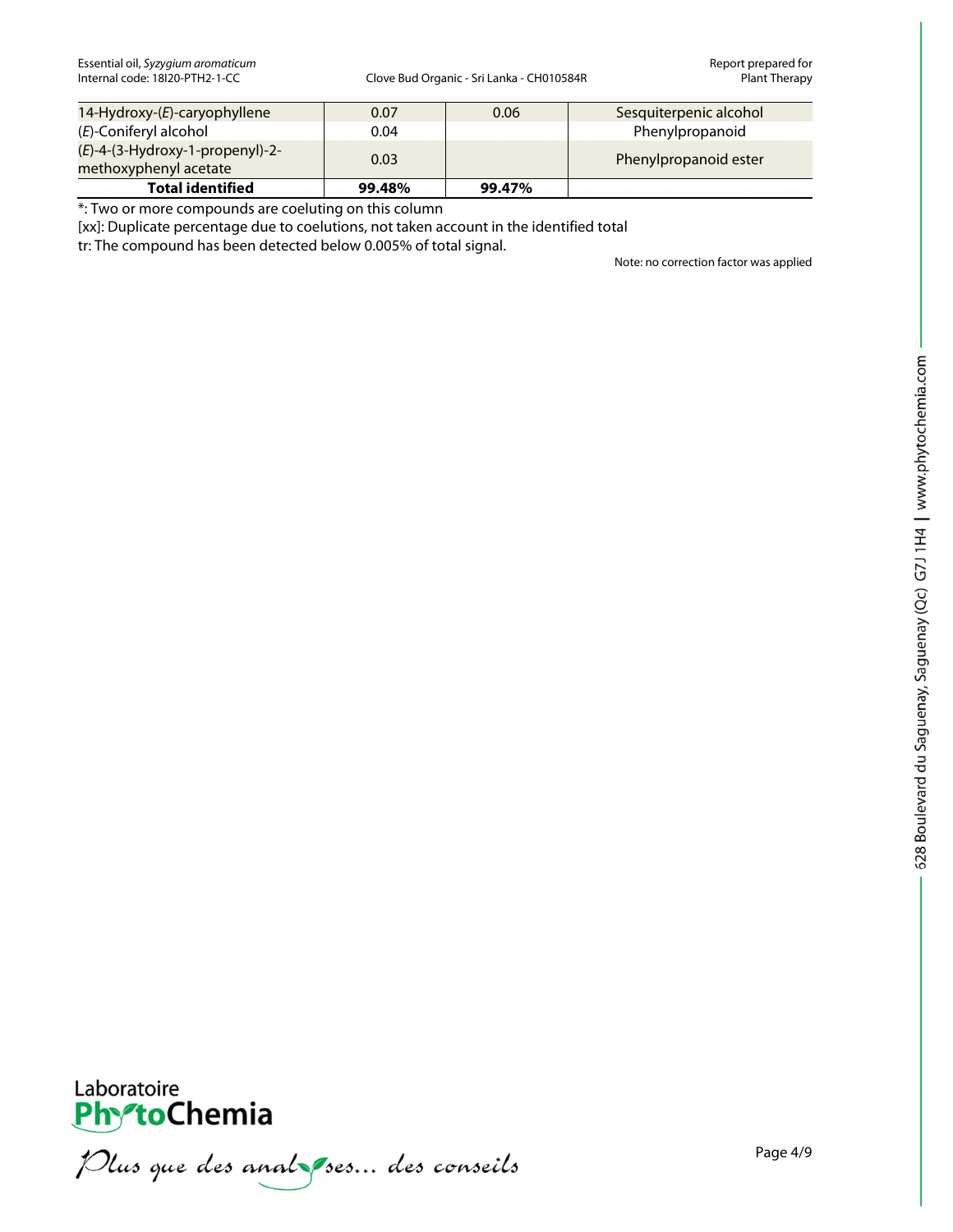## This page was intentionally left blank. The following pages present the complete data of the analysis.



Plus que des analzes... des conseils

Page 5/9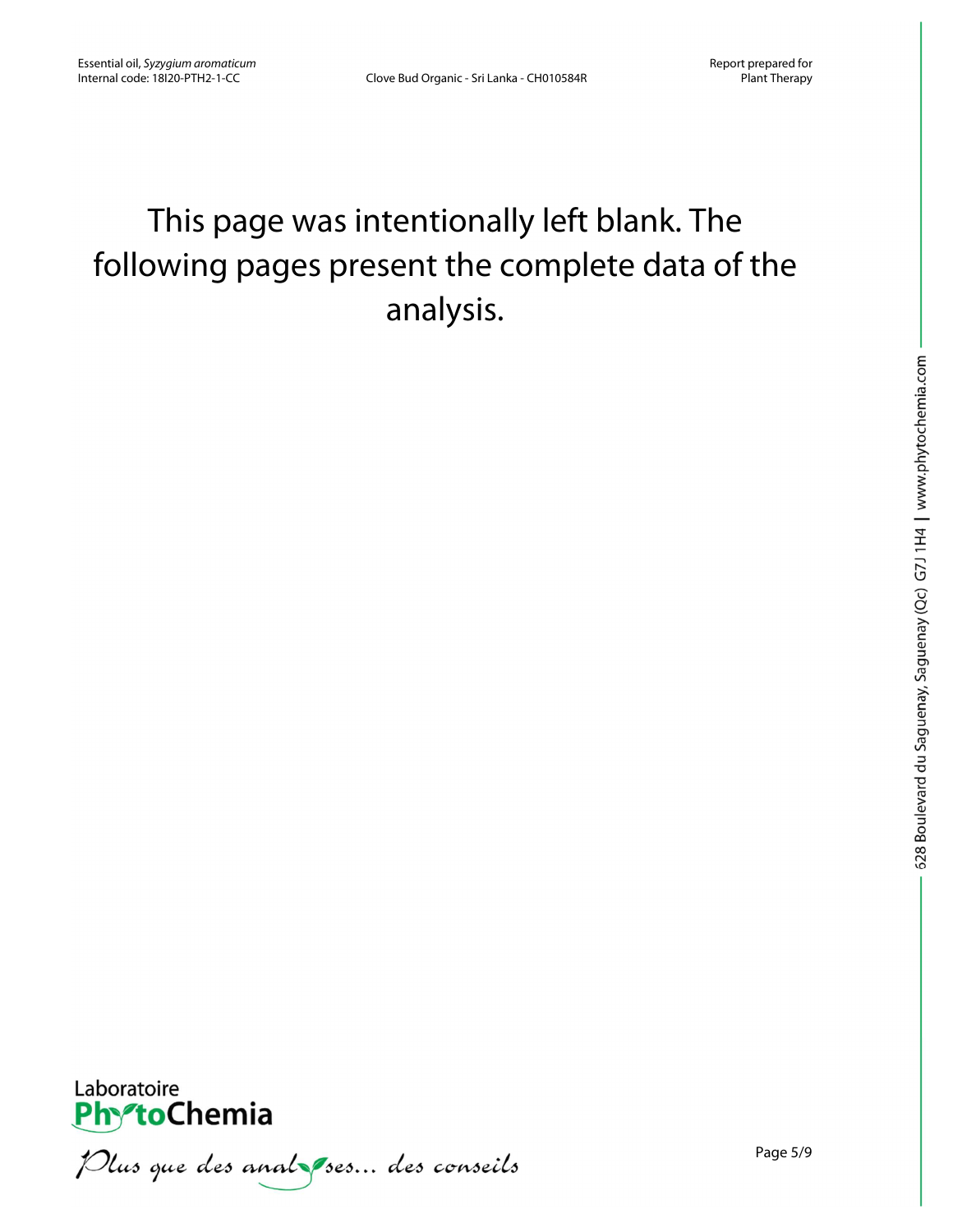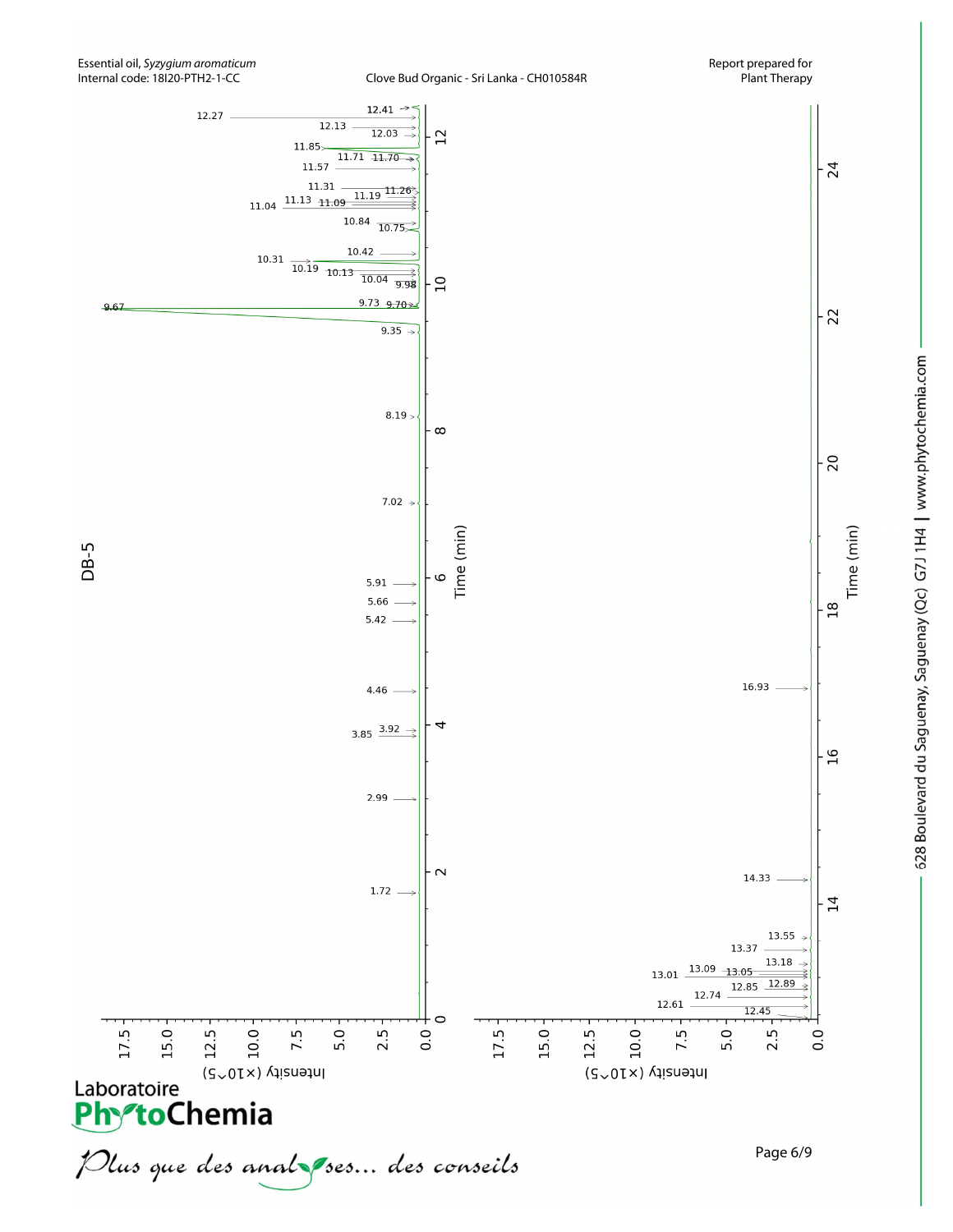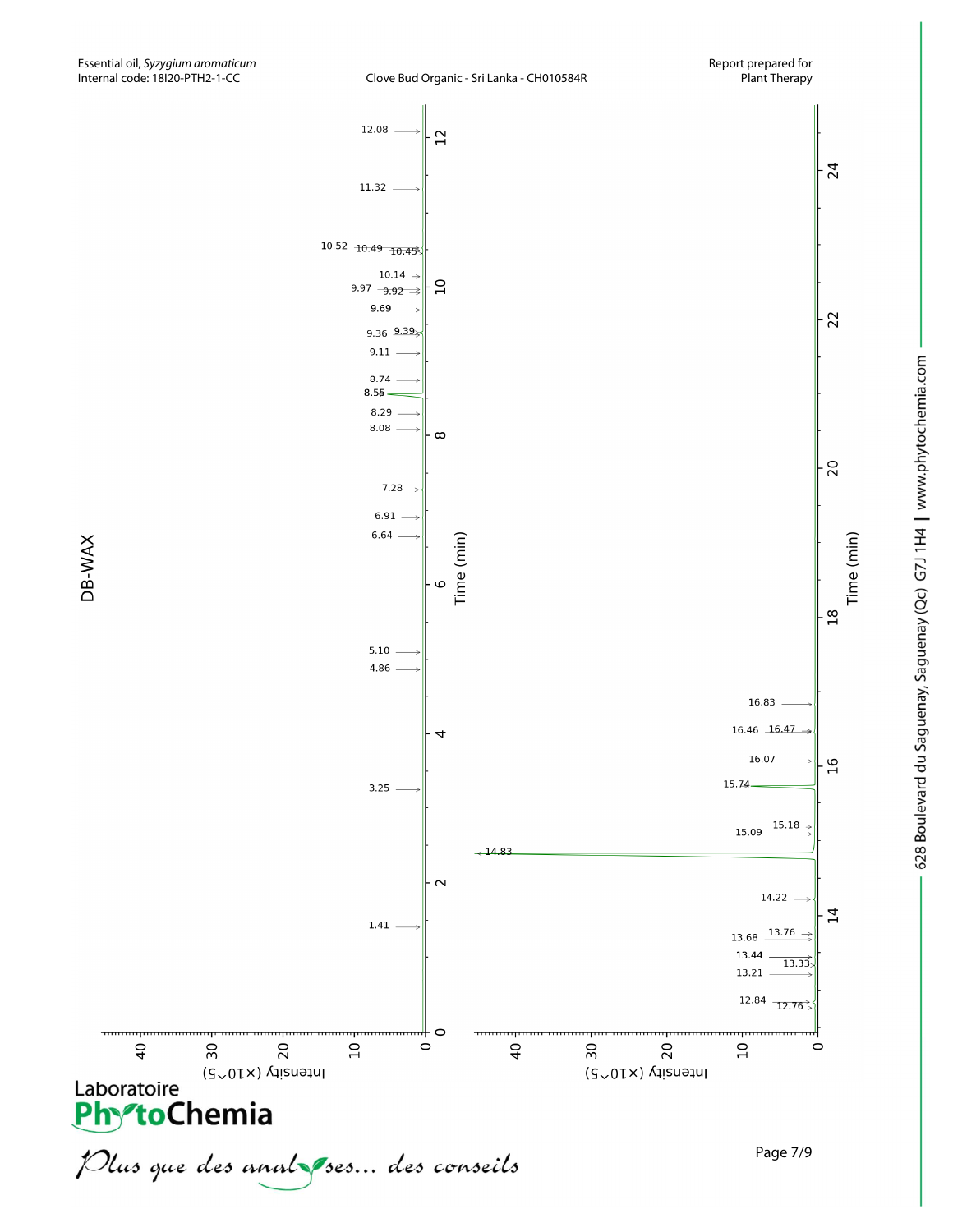#### *FULL ANALYSIS DATA*

| <b>Identification</b>        | <b>Column DB-5</b> |      |       | <b>Column DB-WAX</b> |      |        |
|------------------------------|--------------------|------|-------|----------------------|------|--------|
|                              | R.T                | R.I  | $\%$  | R.T                  | R.I  | $\%$   |
| Furfural                     | 1.72               | 827  | 0.03  | 6.64                 | 1406 | 0.03   |
| a-Pinene                     | 2.99               | 928  | 0.01  | 1.41                 | 995  | tr     |
| 6-Methyl-5-                  | 3.85               | 986  | 0.01  | 5.10                 | 1296 |        |
| hepten-2-one                 |                    |      |       |                      |      | tr     |
| <b>Myrcene</b>               | 3.92               | 991  | 0.01  |                      |      |        |
| Limonene                     | 4.46               | 1026 | 0.01  | 3.25                 | 1162 | 0.01   |
| Terpinolene                  | 5.42               | 1086 | 0.01  |                      |      |        |
| Linalool                     | 5.66               | 1101 | 0.01  | 8.08                 | 1513 | 0.01   |
| $(E) - 4,8$<br>Dimethylnona- | 5.91               | 1118 | 0.01  | 4.86                 | 1279 | 0.01   |
| 1,3,7-triene                 |                    |      |       |                      |      |        |
| Methyl salicylate            | 7.02               | 1189 | 0.07  | 10.45                | 1701 | 0.08   |
| Chavicol                     | 8.19               | 1267 | 0.12  | 16.46                | 2262 | 0.14   |
| a-Cubebene                   | 9.35               | 1347 | 0.08  | 6.91                 | 1426 | 0.08   |
| Eugenol                      | 9.67               | 1369 | 79.89 | 14.83                | 2096 | 79.98  |
| Dihydroeugenol               | 9.70               | 1371 | 0.22  | 14.22                | 2038 | 0.24   |
| a-Copaene                    | 9.73               | 1373 | 0.15  | 7.28                 | 1453 | 0.16   |
| β-Elemene                    | 9.98               | 1391 | 0.01  | $8.56*$              | 1550 | 6.84   |
| Vanillin                     | 10.04              | 1396 | 0.01  |                      |      |        |
| Isocaryophyllene             | 10.13              | 1402 | 0.03  | 8.29                 | 1529 | 0.03   |
| Methyleugenol                | 10.19              | 1406 | 0.07  | 13.33                | 1954 | 0.05   |
| β-Caryophyllene              | 10.32              | 1415 | 6.73  | $8.56*$              | 1550 | [6.84] |
| Caryophylla-                 | 10.42              | 1423 | 0.02  | 8.74                 | 1564 | 0.02   |
| 4(12),8(13)-diene            |                    |      |       |                      |      |        |
| α-Humulene                   | 10.75              | 1448 | 0.57  | 9.39                 | 1615 | 0.52   |
| allo-                        | 10.84              | 1454 | 0.01  | 9.11                 | 1592 | 0.02   |
| Aromadendrene                |                    |      |       |                      |      |        |
| trans-Cadina-                | 11.04              | 1470 | 0.03  | 9.36                 | 1612 | 0.03   |
| 1(6),4-diene                 |                    |      |       |                      |      |        |
| y-Muurolene                  | 11.09              | 1473 | 0.02  | $9.69*$              | 1639 | 0.02   |
| Germacrene D                 | 11.13              | 1476 | 0.01  | 9.92                 | 1658 | 0.01   |
| β-Selinene                   | 11.19              | 1480 | 0.01  | 9.97                 | 1661 | 0.01   |
| δ-Selinene                   | 11.26              | 1485 | 0.01  | $9.69*$              | 1639 | [0.02] |
| a-Muurolene                  | 11.31              | 1490 | 0.02  | 10.14                | 1676 | 0.01   |
| γ-Cadinene                   | 11.57              | 1509 | 0.03  | 10.49                | 1704 | 0.02   |
| trans-Calamenene             | 11.70              | 1519 | 0.08  | 11.32                | 1774 | 0.08   |
| δ-Cadinene                   | 11.71              | 1520 | 0.16  | 10.52                | 1707 | 0.15   |
| Eugenyl acetate              | 11.85              | 1531 | 10.13 | 15.74                | 2187 | 10.20  |
| Unknown [m/z                 |                    |      |       |                      |      |        |
| 164, 135 (98), 93            | 12.02              | 1545 | 0.03  | 12.08                | 1841 | 0.02   |
| (86), 107 (83), 79           |                    |      |       |                      |      |        |
| (69)                         |                    |      |       |                      |      |        |
| Unknown [m/z                 |                    |      |       |                      |      |        |
| 180, 93 (70), 55             | 12.13              | 1553 | 0.04  |                      |      |        |
| (62), 77 (55), 164           |                    |      |       |                      |      |        |
| $(55)$ , 103 $(50)$ ]        |                    |      |       |                      |      |        |
| Caryophyllenyl               | 12.27              | 1564 | 0.04  | 13.68                | 1986 | 0.03   |
| alcohol                      |                    |      |       |                      |      |        |

Plus que des analzes... des conseils